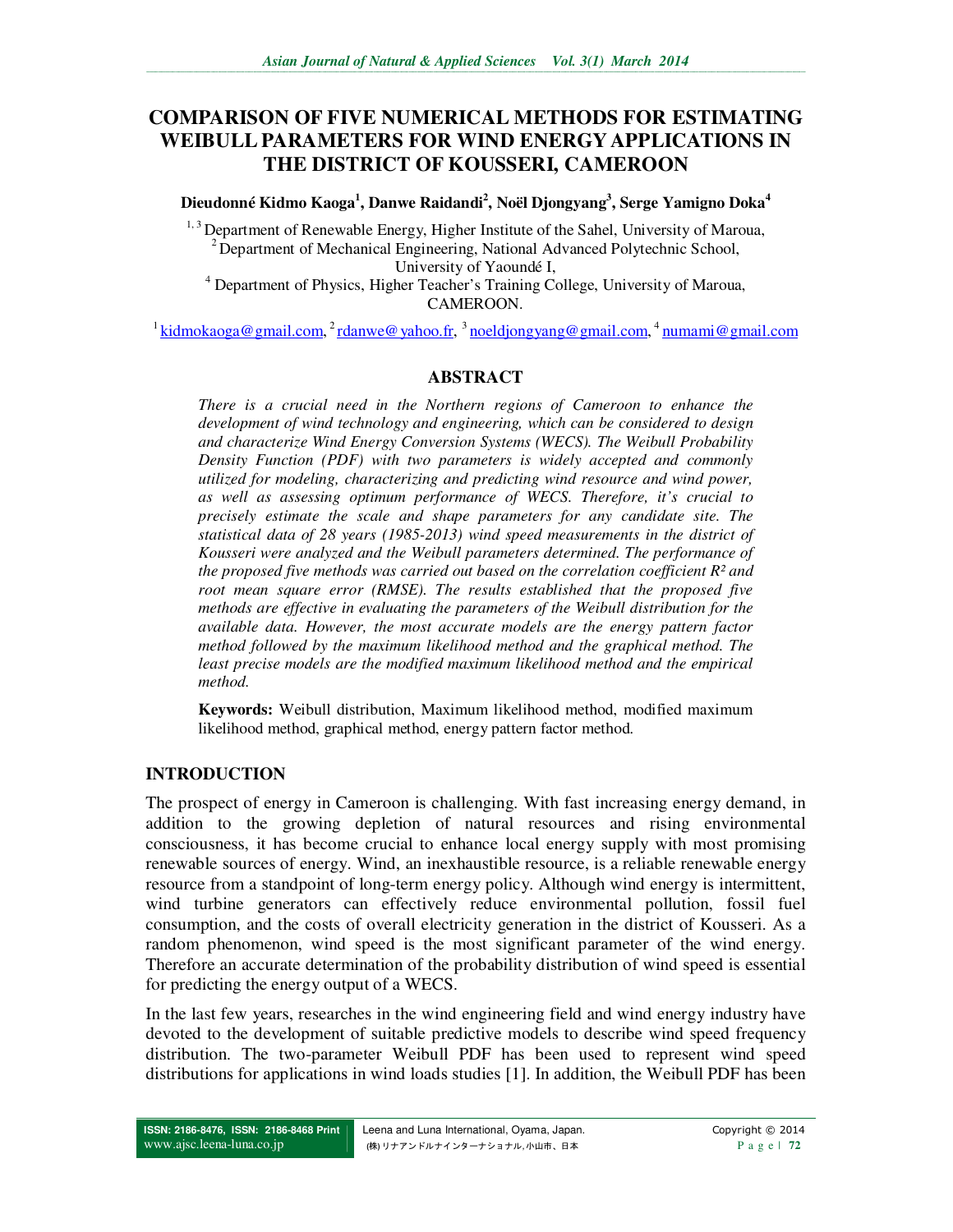found as a useful and appropriate method of computing power output from wind-powered generators and applied to estimate potential power output at various sites across the continental United States [2].

In a study, Lysen [3] stated that the Weibull PDF showed its usefulness when the wind data of one reference station were used to predict the wind regime in the surroundings of that station. Patel [4] claimed variations in wind speed are best described by the Weibull PDF with two parameters. There seems to be a compromise in the literature that the Weibull PDF with two parameters, the dimensionless shape parameter k, and the scale parameter C, is a good quality probabilistic model for wind speed at one location. It is obvious that the more appropriate Weibull estimation method shall provide accurate and efficient evaluation of wind energy potential. In this regard, a number of studies have been carried out by various researchers in order to assess wind energy potential by using the Weibull PDF [5-9]). Various methods have been effectively experimented for estimating the shape and scale parameters and the suitability of each method ranged according to the sample data distribution, which is basically location specific.

In the present study, five numerical methods, namely, the maximum likelihood method, the modified maximum likelihood method, the energy pattern factor method, the graphical method, and the empirical method are explored and their suitability compared for the district of Kousseri located in the Far North Region of Cameroon. The data collected for this study, were up to three times-a-day synoptic observations during the period from 1985 to 2013. The aim of this work was to select a method that gives more accurate estimation for the Weibull parameters at this location in order to reduce uncertainties related to the wind energy output calculation from any Wind Energy Conversion Systems (WECS).

## **MATERIALS AND METHODS**

### **Data source**

The data provided for the study were up to three times-a-day, randomly measured synoptic observations during the period from 1985 to 2013. The synoptic station is located as described by the geographical coordinates in the table 1. The table 2 shows the monthly mean wind speed and standard deviation of the measured data while the monthly wind speed frequencies distributions are described by the figure 1.

| Variable          | Value                               |
|-------------------|-------------------------------------|
| Latitude          | $12^{\circ}04'60''$ N               |
| Longitude         | $15^{\circ}01'59''E$                |
| Anemometer Height | 10 meters height above ground level |
| Elevation         | 302 meters above sea level          |

| Table 1. Geographical coordinates of the study area |  |  |
|-----------------------------------------------------|--|--|
|                                                     |  |  |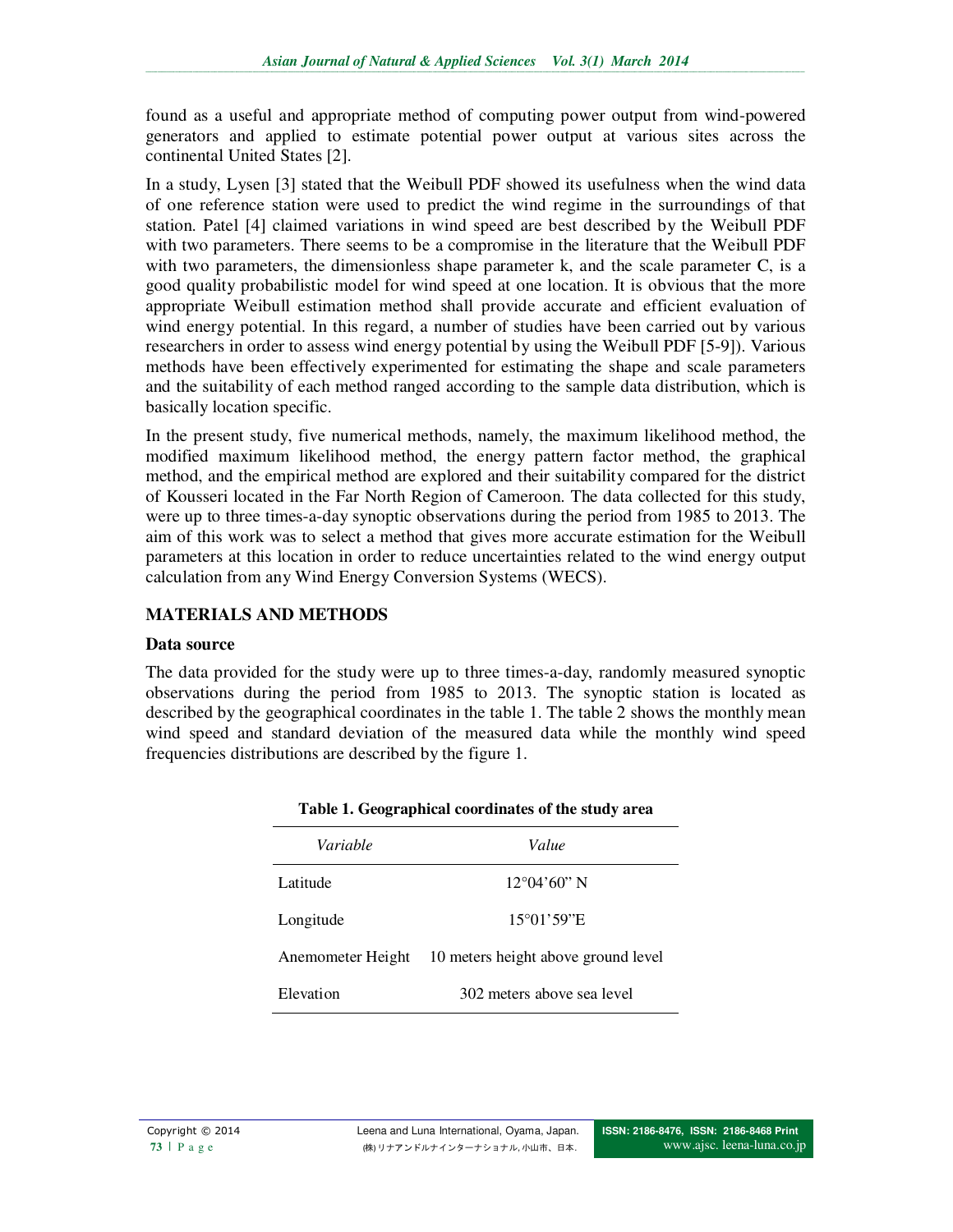| Month |      | Mean Wind Speed $\bar{V}$ (m/s) Standard Deviation $\sigma$ (m/s) |
|-------|------|-------------------------------------------------------------------|
| Jan.  | 3.61 | 1.17                                                              |
| Feb.  | 4.11 | 1.31                                                              |
| Mar.  | 4.23 | 1.18                                                              |
| April | 3.79 | 1.33                                                              |
| May   | 3.77 | 1.28                                                              |
| June  | 4.00 | 1.41                                                              |
| July  | 3.69 | 1.39                                                              |
| Aug.  | 3.24 | 1.44                                                              |
| Sept. | 3.20 | 1.51                                                              |
| Oct.  | 3.14 | 1.20                                                              |
| Nov.  | 3.50 | 1.16                                                              |
| Dec.  | 3.48 | 1.09                                                              |
| Avg.  | 3.65 | 1.28                                                              |

Table 2. Mean wind speed and wind speed standard deviation



Figure 1. Frequency distribution of measured monthly wind speed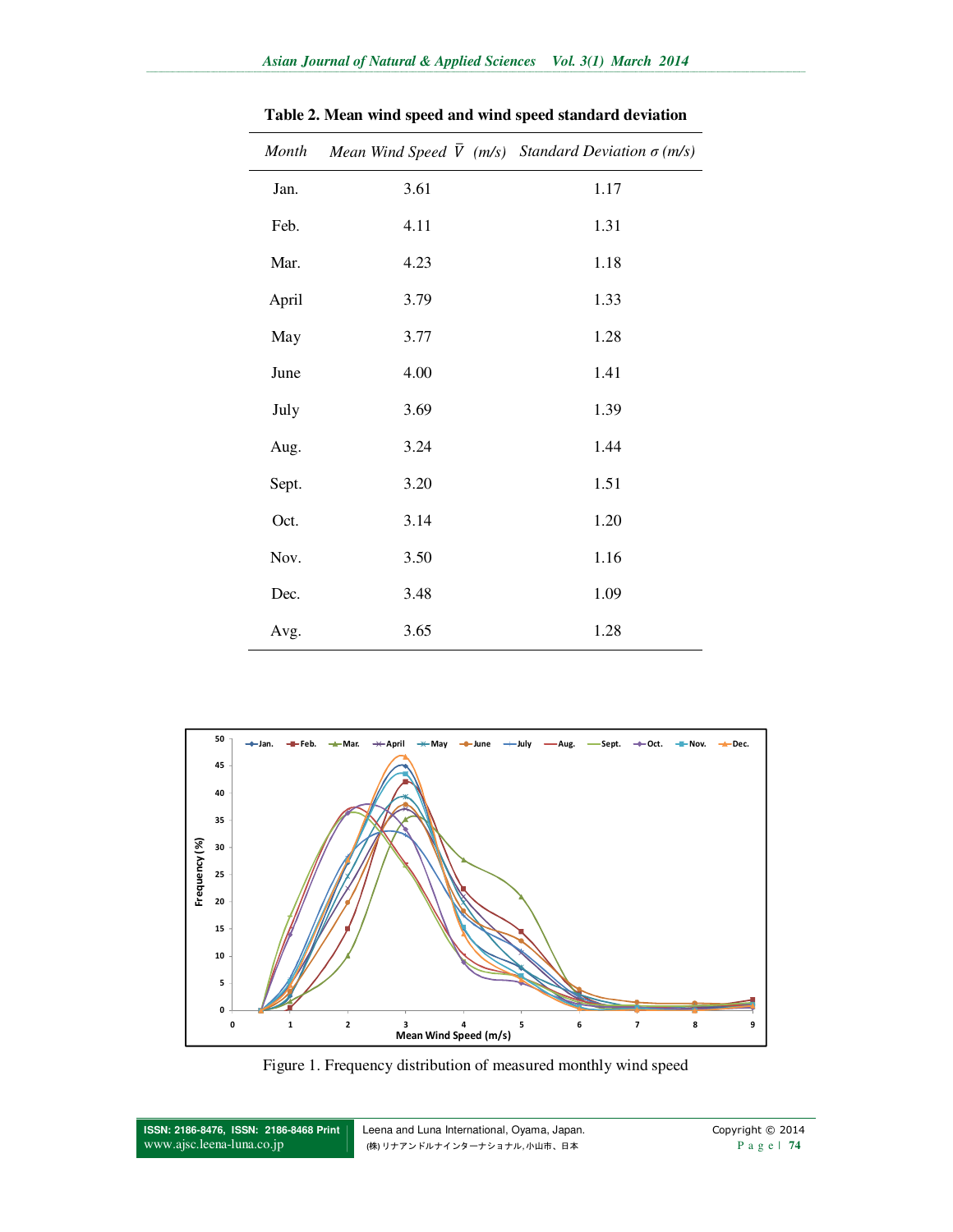## **Methods to Estimate Weibull Parameters**

The daily, monthly, seasonal, and yearly wind speed probability density distributions are modeled using the Weibull PDF. The Weibull PDF can be used with acceptable accuracy for prediction of wind energy output required for preliminary design and assessment of wind power plants [10]. The variation in wind speed are most often described by the Weibull PDF with two parameters, the dimensionless Weibull shape parameter  $k$ , and the Weibull scale parameter C which have reference values in the units of wind speed. The PDF function  $f(V)$  is given by the following  $[4][11][14-15]$ :

$$
f(V) = (k/C) . (V/C)^{k-1} . \exp(-(V/C)^k) . . . . . . . . . (1)
$$

Where:  $f(V)$  = probability of observing wind speed V

$$
V = \text{wind speed } [m/s]
$$

 $C =$  Weibull scale parameter  $[m/s]$ 

 $k =$  Weibull shape parameter

The corresponding cumulative distribution function is given by:

 $F(V) = 1 - \exp(-(V/C)^k)$ ………. (2)

To estimate the dimensionless shapek, and the scale  $C$ , parameters of the Weibull distribution function, five methods have been computed.

### *Graphical Method*

The graphical method (GM) is achieved through the cumulative distribution function. In this distribution method, the wind speed data are interpolated by a straight line, using the concept of least squares regression [6, 14-15]. The logarithmic transformation is the foundation of this method. By converting the equation (2) into logarithmic form, the following equation is obtained:

$$
\ln[-\ln(1 - F(V))] = k\ln(V) - k\ln(C) \dots \dots \dots \dots (3)
$$

The Weibull shape and scale parameters are estimated by plotting  $ln(V)$  against  $ln[-ln(1 F(V)$ ] in which a straight line is determined. In order to generate the line of best fit, observations of calms should be omitted from the data. The Weibull shape parameter,  $k$ , is the slope of the line and the y-intercept is the value of the term  $-kln(C)$ .

## *Maximum Likelihood method*

The Maximum Likelihood Estimation method (MLE) is a mathematical expression known as a likelihood function of the wind speed data in time series format. The MLE method was used by Deligiorgi*et al* [8] and Costa Rocha *et al*[6], quoting Stevens and Smulders [11] in their study for the estimation of parameters of the Weibull wind speed distribution for wind energy utilization purposes. The MLE method is solved through numerical iterations to determine the parameters of the Weibull distribution. The shape factor k and the scale factor c are estimated by the following equations:

$$
k = \left[ \left( \sum_{i=1}^{n} V_i^k \ln(V_i) \right) / \left( \sum_{i=1}^{n} V_i^k \right) - \sum_{i=1}^{n} \ln(V_i) / n \right]^{-1} \tag{4}
$$

$$
c = \left(\frac{1}{n}\sum_{i=1}^{n}V_i^k\right)^{1/k} \tag{5}
$$

Where:  $n =$  number of non zero data values

 $i$  = measurement interval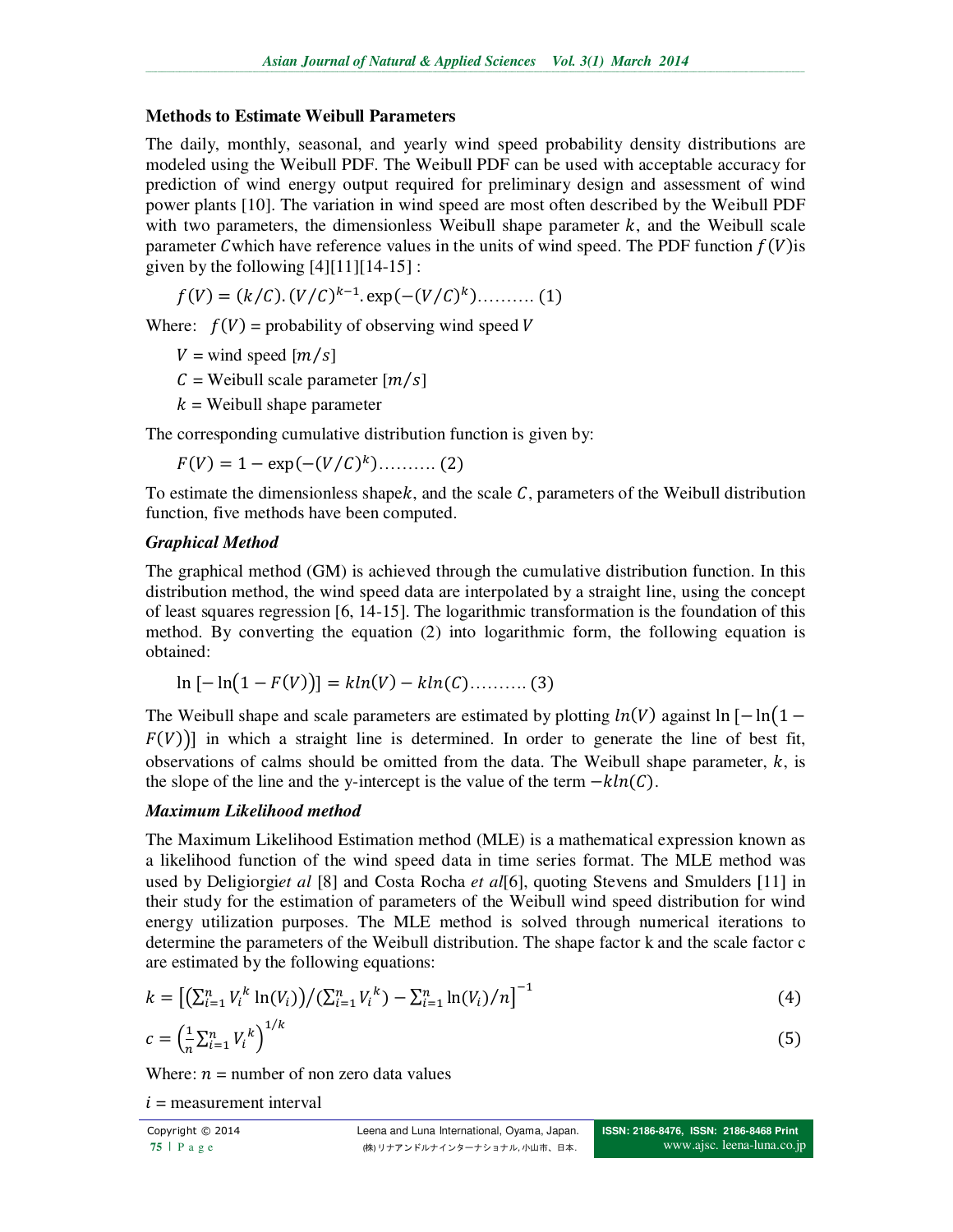$V_i$  = wind speed measured at the interval  $i[m/s]$ 

### *Modified Maximum Likelihood Method*

The Modified Maximum Likelihood Estimation method (MMLE) is used only for wind speed data available in the Weibull distribution format. The MMLE method is solved through numerical iterations to determine the parameters of the Weibull distribution. The shape factor k and the scale factor c are estimated by the following equations: [6]:

$$
k = \left[ \left( \sum_{i=1}^{n} V_i^k \ln(V_i) f(V_i) \right) / \left( \sum_{i=1}^{n} V_i^k f(V_i) \right) - \left( \sum_{i=1}^{n} \ln(V_i) f(V_i) \right) / f(V \ge 0) \right]^{-1}
$$
(6)  

$$
c = \left[ \left( 1 / f(V) \ge 0 \right) \sum_{i=1}^{n} V_i^k f(V_i) \right]^{1/k}
$$
(7)

Where:  $f(V_i)$  = Weibull frequency with which the wind speed falls within the interval i

 $f(V \ge 0)$  = Probability of wind speed  $V \ge 0$ 

### *Empirical method*

The empirical method (EM) is considered a special case of the moment method, where the Weibull parameters  $k$  and  $\bar{c}$  can be determined using average wind speed and standard deviation as follows [6]:

$$
k = (\sigma/\bar{V})^{-1.089} \tag{8}
$$

$$
C = \overline{V}/\Gamma(1+1/k) \tag{9}
$$

$$
\sigma = \left[ (1/(N-1)) \sum_{i=1}^{n} (V_i - \bar{V})^2 \right]^{1/2} \tag{10}
$$

Where:  $\overline{V}$  = mean wind speed  $[m/s]$ 

 $\sigma$  = standard deviation of the observed data  $[m/s]$ 

### *Energy pattern factor method*

The energy pattern factor method (EPFM) is related to the averaged data of wind speed and is defined by the following equations [6][16]:

$$
E_{pf} = \overline{V^3}/\overline{V}^3 \tag{11}
$$

$$
k = 1 + 3.69/(E_{pf})^2
$$
 (12)

Where:  $E_{\text{nf}}$  is the energy pattern factor.

The standard deviation  $\sigma$  of the observed data is determined using the following equation [11-12]:

$$
\sigma = C[r(1+2/k) - r^2(1+1/k)]^{1/2}
$$
\n(13)

Where the standard gamma function is given by:

$$
\Gamma(x) = \int_0^\infty t^{x-1} \exp(-t) \, dt \tag{14}
$$

The gamma function used by J.F. Manwell*et al.* [13] quoting Jamil [12] is given by:

$$
\Gamma(x) = \left(\sqrt{2\pi x}\right)\left(x^{x-1}\right)\left(e^{-x}\right)\left(1 + \frac{1}{12x} + \frac{1}{288x^2} - \frac{139}{51840x^3} + \cdots\right) \tag{15}
$$

The Weibull scale parameters  $C$  can be determined using the equation (9).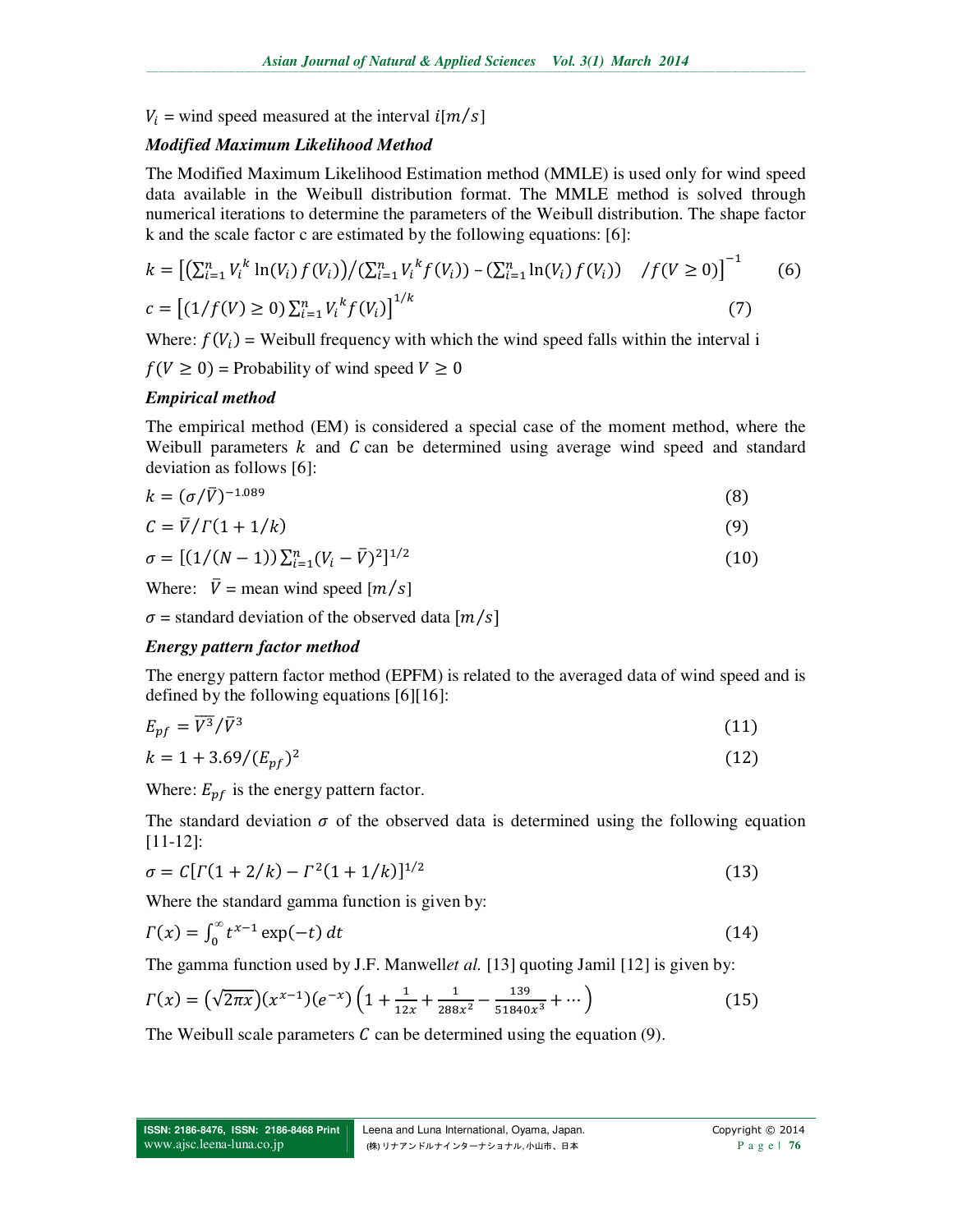## **Prediction Performance of the Weibull distribution model**

The correlation coefficient  $R^2$  and root mean square error (RMSE) analysis have been carried out in order to determine which one of the Weibull parameter calculation methods gives a better result. These parameters can be calculated from the following equations [16-17]:

$$
RMSE = \left[\frac{1}{N}\sum_{i=1}^{N} (y_i - x_i)^2\right]^{1/2} \tag{16}
$$

$$
R^{2} = \frac{\sum_{i=1}^{N} (y_{i} - z_{i})^{2} - \sum_{i=1}^{N} (y_{i} - x_{i})^{2}}{\sum_{i=1}^{N} (y_{i} - z_{i})^{2}}
$$
(17)

Where:  $y_i$  is the actual data,  $x_i$  is the predicted data using the Weibull distribution, z is the predicted data using the Weibull distribution, N is the number of observations;

#### **RESULTS**

The mean wind speeds as well as the standard deviation for each of the five numerical methods considered in the analysis are presented in the table 2. The Figures 2 and 3 show the Weibull distribution functions, describing the wind speed frequency against the mean wind speed for the actual data on a monthly basis from 1985 to 2013 in the district of Kousseri, Cameroon. In the aforementioned figures, the five numerical methods are plotted alongside the measured wind speed frequencies. Subsequently, the tables 3 to 14 show the performance of the Weibull distribution models for each month. The table 15 summarizes the performance of the Weibull distribution models for the yearly average. Lastly, Table 16 presents the relative error for the comparison between the wind speed standard deviation predicted by the methods and the measured data. It is important to note that the standard deviation of the measured data is the same as the one obtained using the empirical method since it is the same formula that has been utilized for both.

| Month | <b>MLM</b> | <b>MMLM</b> | <b>GM</b> | EM   | <b>EPFM</b> | Mean Wind<br><b>Speed</b> |
|-------|------------|-------------|-----------|------|-------------|---------------------------|
|       | $\sigma$   | $\sigma$    | $\sigma$  | σ    | $\sigma$    | $\bar{V}$                 |
| Jan.  | 1.32       | 1.32        | 1.35      | 1.17 | 1.36        | 3.61                      |
| Feb.  | 1.46       | 1.47        | 1.51      | 1.31 | 1.52        | 4.11                      |
| Mar.  | 1.31       | 1.31        | 1.34      | 1.18 | 1.41        | 4.23                      |
| April | 1.43       | 1.44        | 1.45      | 1.33 | 1.49        | 3.79                      |
| May   | 1.39       | 1.40        | 1.42      | 1.28 | 1.45        | 3.77                      |
| June  | 1.50       | 1.50        | 1.55      | 1.41 | 1.56        | 4.00                      |
| July  | 1.46       | 1.47        | 1.51      | 1.39 | 1.52        | 3.69                      |
| Aug.  | 1.48       | 1.48        | 1.54      | 1.44 | 1.57        | 3.24                      |
| Sept. | 1.54       | 1.53        | 1.62      | 1.51 | 1.66        | 3.20                      |
| Oct.  | 1.27       | 1.28        | 1.33      | 1.20 | 1.33        | 3.14                      |
| Nov.  | 1.29       | 1.29        | 1.33      | 1.16 | 1.33        | 3.50                      |
| Dec.  | 1.23       | 1.24        | 1.28      | 1.09 | 1.27        | 3.48                      |
| Avg.  | 1.38       | 1.39        | 1.43      | 1.28 | 1.45        | 3.65                      |

**Table 2. Mean wind speed and wind speed standard deviation** 

Copyright © 2014 Leena and Luna International, Oyama, Japan.<br>
77 | Page (株) リナアンドルナインターナショナル,小山市、日本. (株) リナアンドルナインターナショナル, 小山市、日本.

**ISSN: 2186-8476, ISSN: 2186-8468 Print**  www.ajsc. leena-luna.co.jp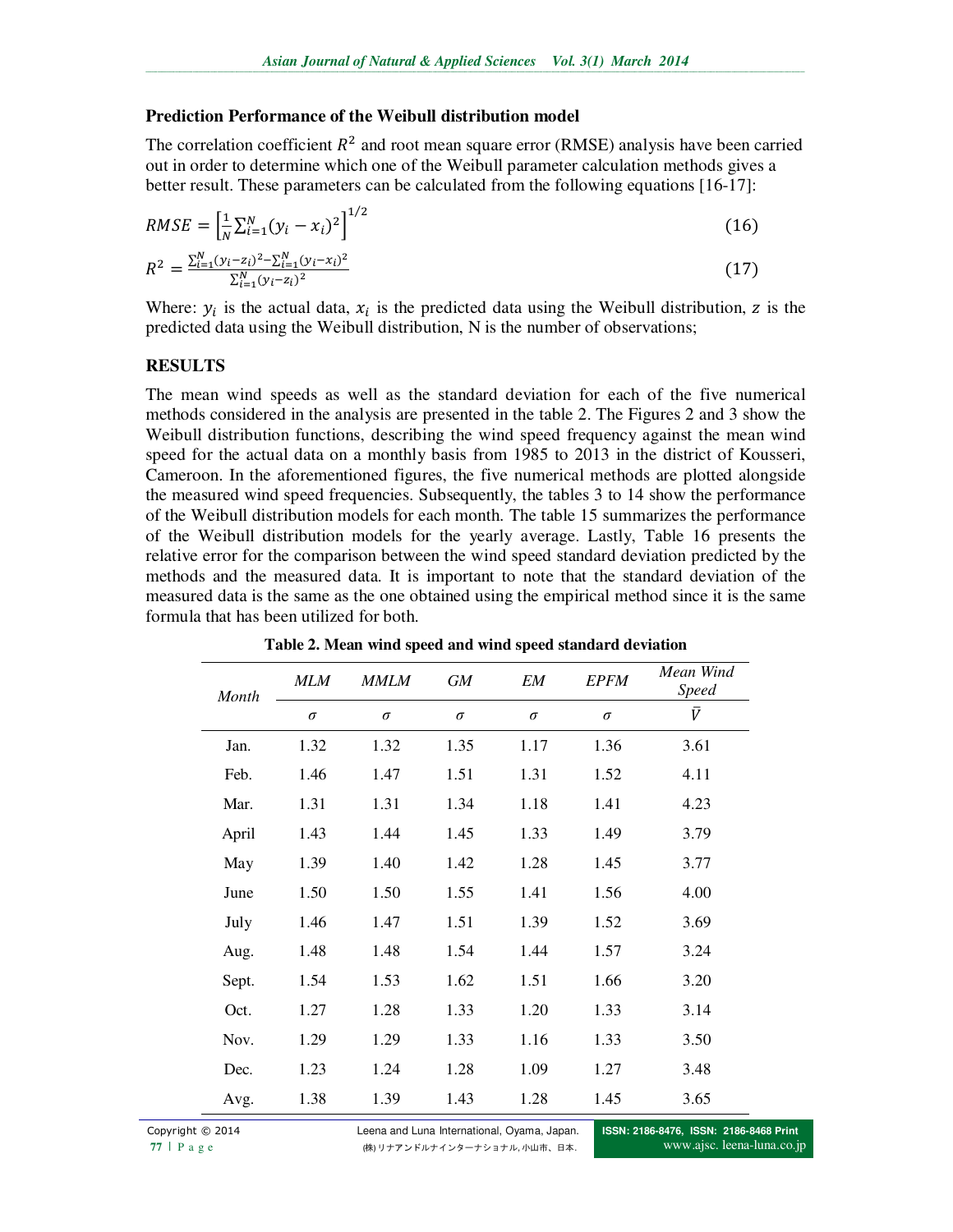

**ISSN: 2186-8476, ISSN: 2186-8468 Print**  www.ajsc.leena-luna.co.jp

Leena and Luna International, Oyama, Japan. Copyright © 2014 (株) リナアンドルナインターナショナル, 小山市、日本 **P** a g e | 78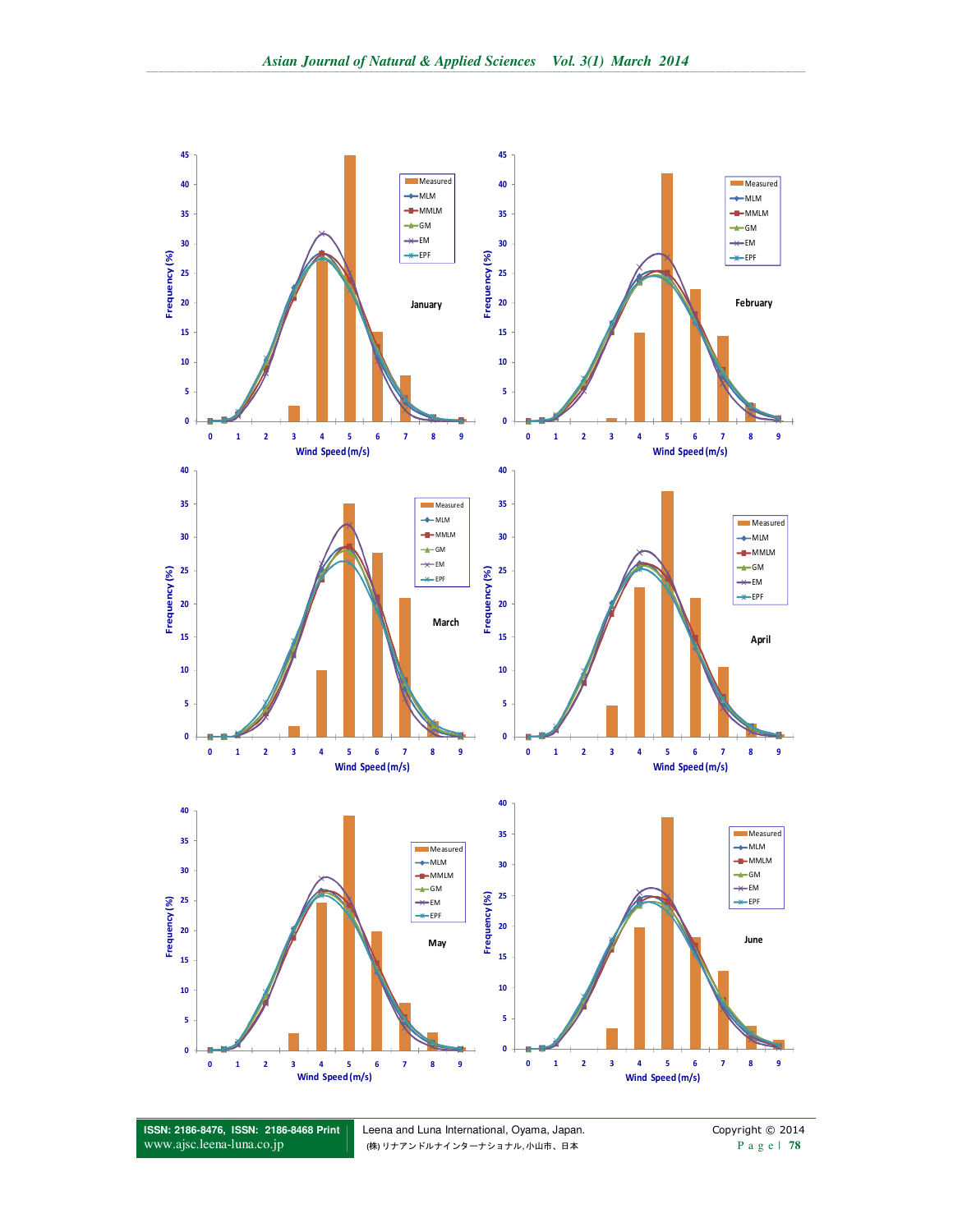

Figure 2. Weibull distribution functions for the five numerical methods from January to June

Copyright © 2014 Leena and Luna International, Oyama, Japan.<br>
79 | Page (株)リナアンドルナインターナショナル,小山市、日本. **79** | P a g e (株) リナアンドルナインターナショナル, 小山市、日本.

**ISSN: 2186-8476, ISSN: 2186-8468 Print**  www.ajsc. leena-luna.co.jp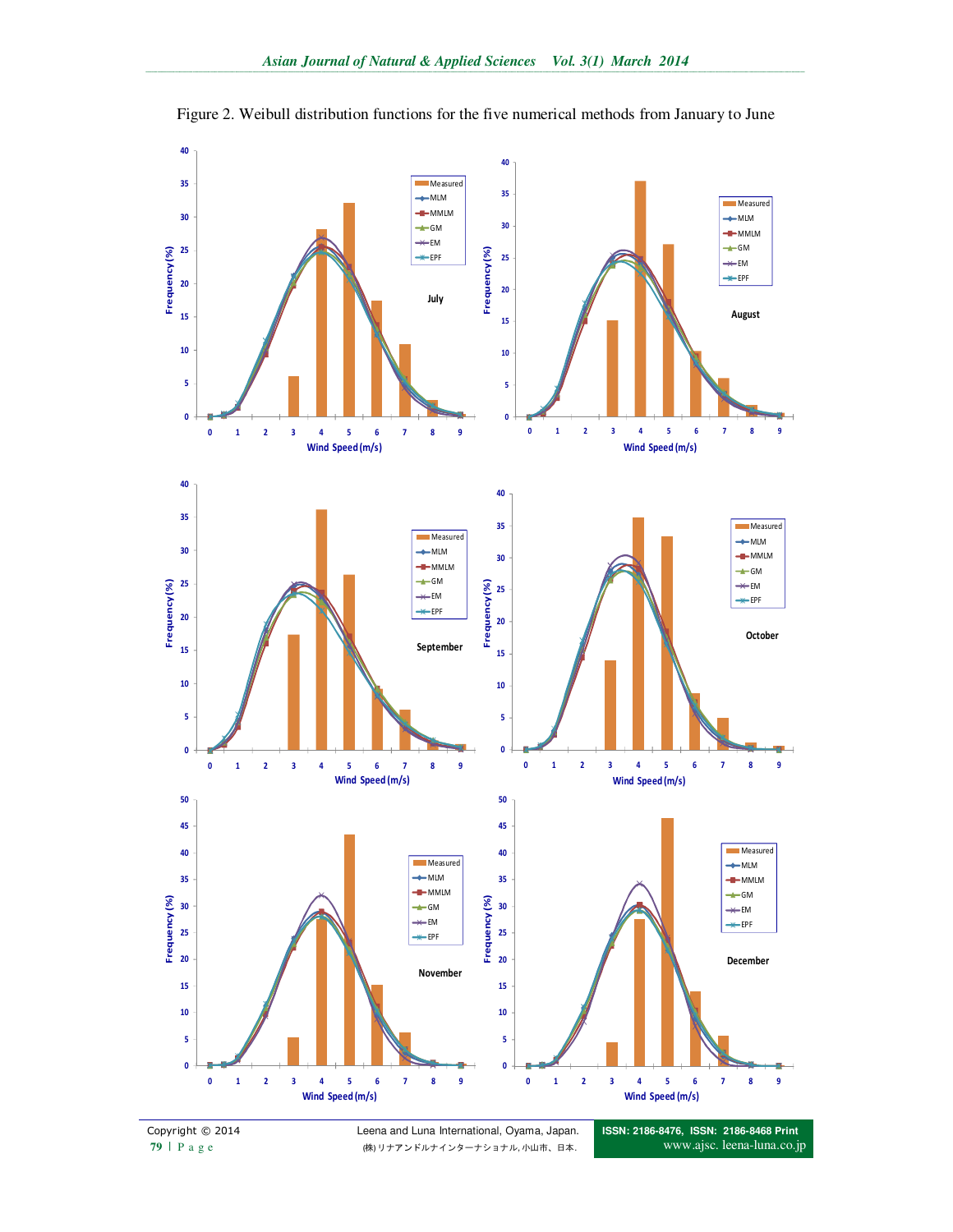| Month   | <b>Numerical Methods</b>     |         | Weibull Parameters | <i>Statistical Tests</i> |         |
|---------|------------------------------|---------|--------------------|--------------------------|---------|
|         |                              | Scale C | Shape K            | RMSE                     | $R^2$   |
| January | Maximum Likelihood           | 4.009   | 2.959              | 0.17149                  | 0.99761 |
|         | Modified Maximum Likelihood  | 4.144   | 3.067              | 0.17708                  | 0.99745 |
|         | Graphical                    | 4.090   | 2.932              | 0.17217                  | 0.99759 |
|         | Empirical                    | 4.014   | 3.389              | 0.18367                  | 0.99726 |
|         | <b>Energy Pattern Factor</b> | 4.044   | 2.876              | 0.16961                  | 0.99766 |

# Figure 3. Weibull distribution functions for the five numerical methods from July to December **Table 3. Performance of the Weibull distribution models for the month of January**

#### **Table 4. Performance of the Weibull distribution models for the month of February**

| Month    | <b>Numerical Methods</b>     |         | Weibull Parameters | <i>Statistical Tests</i> |         |
|----------|------------------------------|---------|--------------------|--------------------------|---------|
|          |                              | Scale C | Shape K            | RMSE                     | $R^2$   |
| February | Maximum Likelihood           | 4.564   | 3.041              | 0.18220                  | 0.99793 |
|          | Modified Maximum Likelihood  | 4.699   | 3.138              | 0.18620                  | 0.99784 |
|          | Graphical                    | 4.665   | 3.011              | 0.18249                  | 0.99793 |
|          | Empirical                    | 4.566   | 3.456              | 0.19271                  | 0.99769 |
|          | <b>Energy Pattern Factor</b> | 4.602   | 2.935              | 0.17970                  | 0.99799 |

#### **Table 5. Performance of the Weibull distribution models for the month of March**

| Month | <b>Numerical Methods</b>     |         | Weibull Parameters | <i>Statistical Tests</i> |         |
|-------|------------------------------|---------|--------------------|--------------------------|---------|
|       |                              | Scale C | Shape K            | RMSE                     | $R^2$   |
| March | Maximum Likelihood           | 4.667   | 3.561              | 0.19601                  | 0.99775 |
|       | Modified Maximum Likelihood  | 4.798   | 3.665              | 0.19927                  | 0.99768 |
|       | Graphical                    | 4.738   | 3.535              | 0.19602                  | 0.99775 |
|       | Empirical                    | 4.668   | 4.039              | 0.20588                  | 0.99752 |
|       | <b>Energy Pattern Factor</b> | 4.720   | 3.298              | 0.19039                  | 0.99788 |

**ISSN: 2186-8476, ISSN: 2186-8468 Print**  www.ajsc.leena-luna.co.jp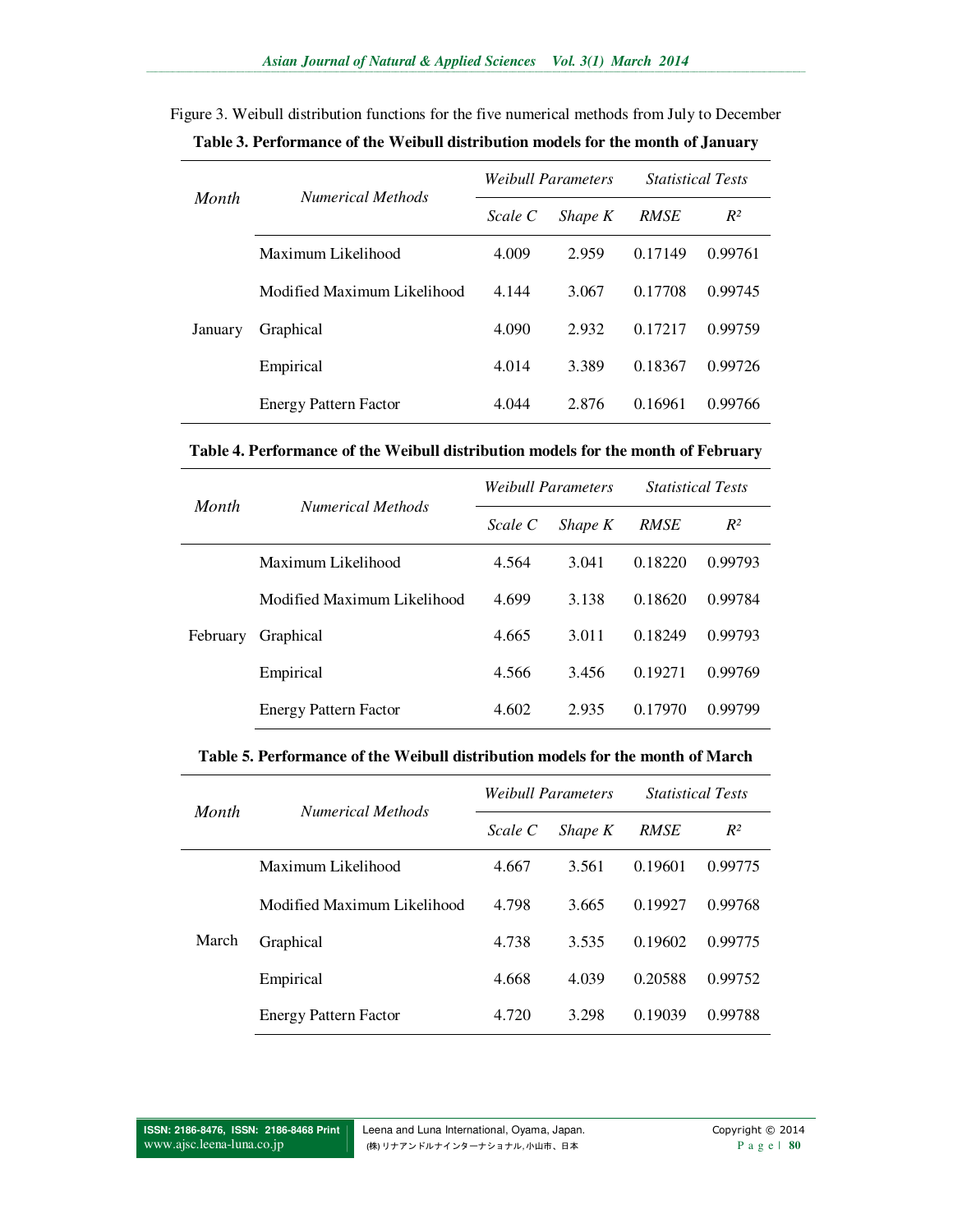| Month | <b>Numerical Methods</b>     |         | Weibull Parameters | <b>Statistical Tests</b> |         |
|-------|------------------------------|---------|--------------------|--------------------------|---------|
|       |                              | Scale C | Shape K            | RMSE                     | $R^2$   |
| April | Maximum Likelihood           | 4.237   | 2.859              | 0.17245                  | 0.99782 |
|       | Modified Maximum Likelihood  | 4.373   | 2.960              | 0.17748                  | 0.99769 |
|       | Graphical                    | 4.283   | 2.846              | 0.17280                  | 0.99781 |
|       | Empirical                    | 4.239   | 3.114              | 0.17991                  | 0.99763 |
|       | <b>Energy Pattern Factor</b> | 4.261   | 2.753              | 0.16958                  | 0.99789 |

**Table 6. Performance of the Weibull distribution models for the month of April** 

**Table 7. Performance of the Weibull distribution models for the month of May** 

| Month | <b>Numerical Methods</b>     |         | Weibull Parameters | <i>Statistical Tests</i> |         |
|-------|------------------------------|---------|--------------------|--------------------------|---------|
|       |                              | Scale C | Shape $K$          | RMSE                     | $R^2$   |
| May   | Maximum Likelihood           | 4.203   | 2.923              | 0.17384                  | 0.99776 |
|       | Modified Maximum Likelihood  | 4.338   | 3.026              | 0.17888                  | 0.99762 |
|       | Graphical                    | 4.261   | 2.906              | 0.17425                  | 0.99774 |
|       | Empirical                    | 4.203   | 3.222              | 0.18230                  | 0.99753 |
|       | <b>Energy Pattern Factor</b> | 4.229   | 2.812              | 0.17089                  | 0.99783 |

**Table 8. Performance of the Weibull distribution models for the month of June** 

| Month | <b>Numerical Methods</b>     |         | Weibull Parameters | <i>Statistical Tests</i> |         |
|-------|------------------------------|---------|--------------------|--------------------------|---------|
|       |                              | Scale C | Shape K            | RMSE                     | $R^2$   |
| June  | Maximum Likelihood           | 4.472   | 2.892              | 0.17687                  | 0.99794 |
|       | Modified Maximum Likelihood  | 4.607   | 2.988              | 0.18125                  | 0.99784 |
|       | Graphical                    | 4.592   | 2.857              | 0.17735                  | 0.99793 |
|       | Empirical                    | 4.469   | 3.091              | 0.18241                  | 0.99781 |
|       | <b>Energy Pattern Factor</b> | 4.490   | 2.764              | 0.17331                  | 0.99802 |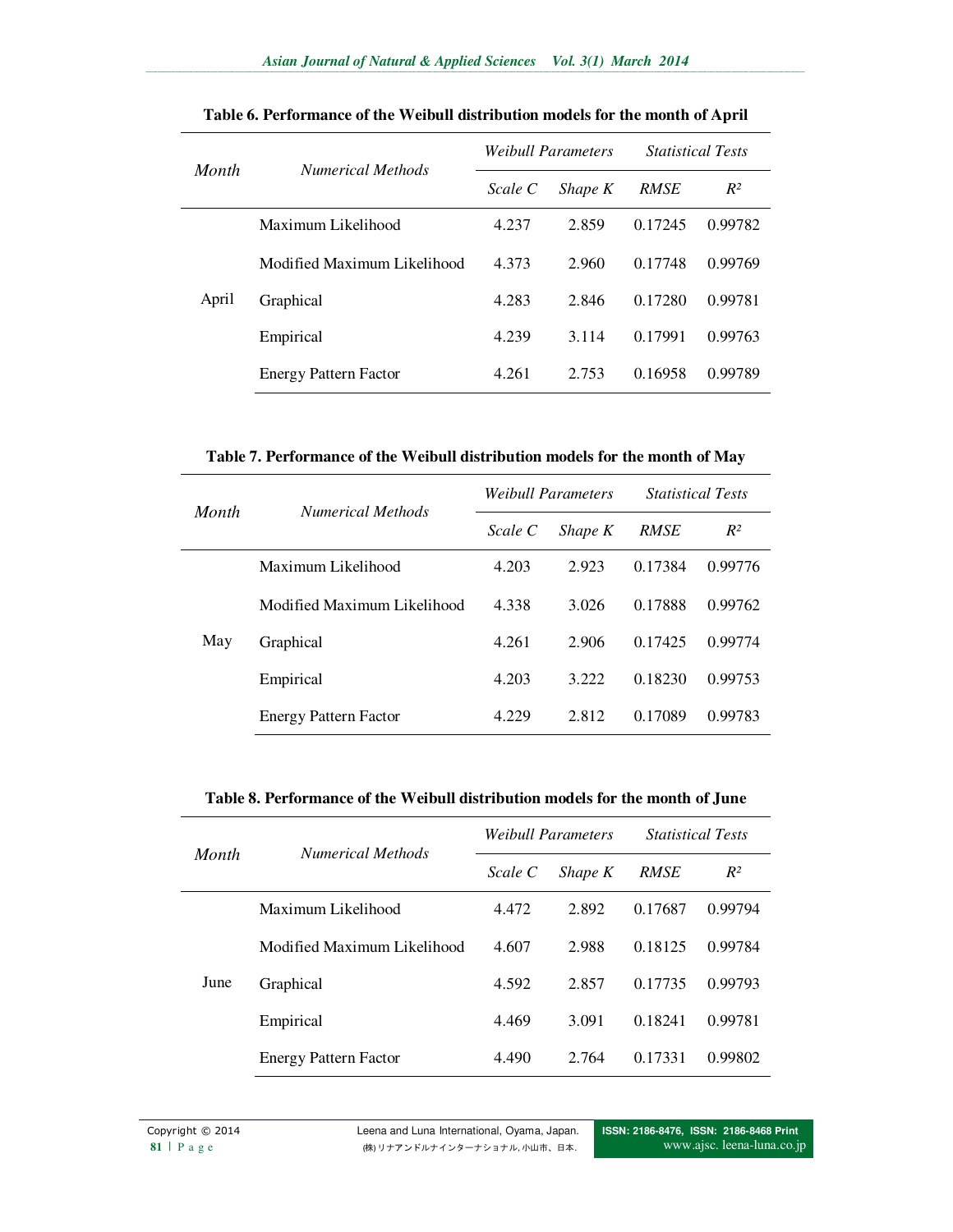| <b>Month</b> | <b>Numerical Methods</b>     |         | Weibull Parameters | <b>Statistical Tests</b> |         |
|--------------|------------------------------|---------|--------------------|--------------------------|---------|
|              |                              | Scale C | Shape K            | RMSE                     | $R^2$   |
| July         | Maximum Likelihood           | 4.138   | 2.712              | 0.16619                  | 0.99786 |
|              | Modified Maximum Likelihood  | 4.276   | 2.813              | 0.17168                  | 0.99771 |
|              | Graphical                    | 4.242   | 2.683              | 0.16704                  | 0.99784 |
|              | Empirical                    | 4.137   | 2.878              | 0.17136                  | 0.99772 |
|              | <b>Energy Pattern Factor</b> | 4.152   | 2.601              | 0.16279                  | 0.99795 |

**Table 9. Performance of the Weibull distribution models for the month of July** 

**Table 10. Performance of the Weibull distribution models for the month of August** 

| Month  | <b>Numerical Methods</b>     |         | Weibull Parameters | <i>Statistical Tests</i> |         |
|--------|------------------------------|---------|--------------------|--------------------------|---------|
|        |                              | Scale C | Shape $K$          | RMSE                     | $R^2$   |
| August | Maximum Likelihood           | 3.656   | 2.329              | 0.14214                  | 0.99795 |
|        | Modified Maximum Likelihood  | 3.802   | 2.437              | 0.14975                  | 0.99773 |
|        | Graphical                    | 3.776   | 2.297              | 0.14405                  | 0.99789 |
|        | Empirical                    | 3.650   | 2.400              | 0.14456                  | 0.99788 |
|        | <b>Energy Pattern Factor</b> | 3.654   | 2.173              | 0.13630                  | 0.99812 |

**Table 11. Performance of the Weibull distribution models for the month of September** 

| Month     | <b>Numerical Methods</b>     | Weibull Parameters |         | <i>Statistical Tests</i> |         |
|-----------|------------------------------|--------------------|---------|--------------------------|---------|
|           |                              | Scale C            | Shape K | <i>RMSE</i>              | $R^2$   |
| September | Maximum Likelihood           | 3.618              | 2.202   | 0.13641                  | 0.99806 |
|           | Modified Maximum Likelihood  | 3.768              | 2.310   | 0.14433                  | 0.99783 |
|           | Graphical                    | 3.762              | 2.166   | 0.13884                  | 0.99799 |
|           | Empirical                    | 3.608              | 2.234   | 0.13736                  | 0.99804 |
|           | <b>Energy Pattern Factor</b> | 3.606              | 2.016   | 0.12915                  | 0.99826 |

Leena and Luna International, Oyama, Japan. Copyright © 2014 (株) リナアンドルナインターナショナル, 小山市、日本<br> **P** a g e | 82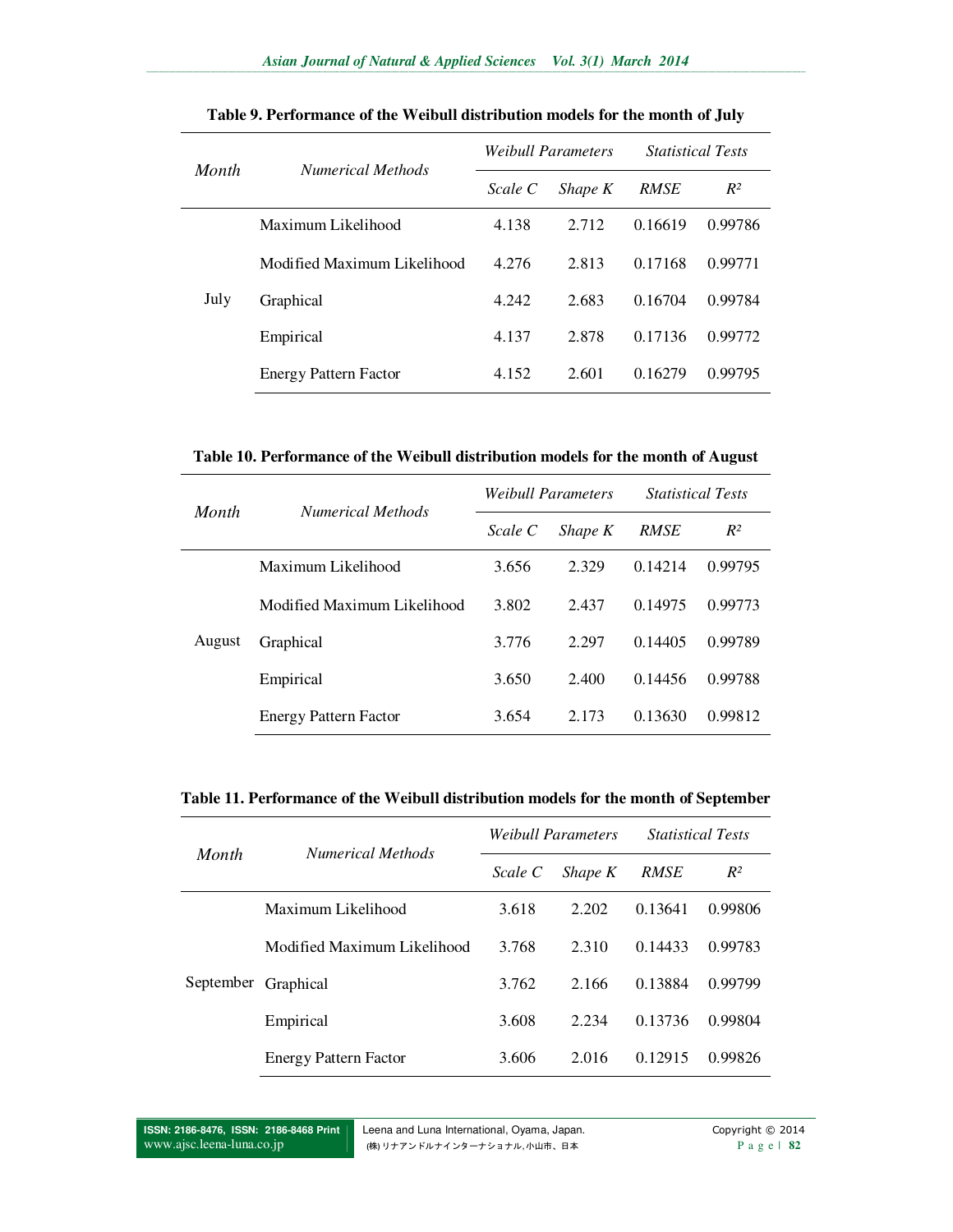| Month   | <b>Numerical Methods</b>     | Weibull Parameters |         | <i>Statistical Tests</i> |         |
|---------|------------------------------|--------------------|---------|--------------------------|---------|
|         |                              | Scale C            | Shape K | RMSE                     | $R^2$   |
| October | Maximum Likelihood           | 3.521              | 2.644   | 0.14959                  | 0.99758 |
|         | Modified Maximum Likelihood  | 3.660              | 2.760   | 0.15736                  | 0.99732 |
|         | Graphical                    | 3.628              | 2.608   | 0.15136                  | 0.99752 |
|         | Empirical                    | 3.521              | 2.830   | 0.15589                  | 0.99737 |
|         | <b>Energy Pattern Factor</b> | 3.534              | 2.533   | 0.14609                  | 0.99769 |

#### **Table 12. Performance of the Weibull distribution models for the month of October**

**Table 13. Performance of the Weibull distribution models for the month of November** 

| Month              | <b>Numerical Methods</b>     | Weibull Parameters |         | <i>Statistical Tests</i> |         |
|--------------------|------------------------------|--------------------|---------|--------------------------|---------|
|                    |                              | Scale C            | Shape K | RMSE                     | $R^2$   |
| November Graphical | Maximum Likelihood           | 3.896              | 2.934   | 0.16844                  | 0.99755 |
|                    | Modified Maximum Likelihood  | 4.031              | 3.044   | 0.17444                  | 0.99737 |
|                    |                              | 3.982              | 2.904   | 0.16930                  | 0.99753 |
|                    | Empirical                    | 3.902              | 3.316   | 0.17965                  | 0.99721 |
|                    | <b>Energy Pattern Factor</b> | 3.928              | 2.849   | 0.16650                  | 0.99761 |

### **Table 14. Performance of the Weibull distribution models for the month of December**

| Month    | <b>Numerical Methods</b>     | Weibull Parameters |         | <i>Statistical Tests</i> |         |
|----------|------------------------------|--------------------|---------|--------------------------|---------|
|          |                              | Scale C            | Shape K | RMSE                     | $R^2$   |
| December | Maximum Likelihood           | 3.860              | 3.059   | 0.17149                  | 0.99743 |
|          | Modified Maximum Likelihood  | 3.994              | 3.174   | 0.17746                  | 0.99725 |
|          | Graphical                    | 3.960              | 3.022   | 0.17243                  | 0.99741 |
|          | Empirical                    | 3.867              | 3.548   | 0.18510                  | 0.99701 |
|          | <b>Energy Pattern Factor</b> | 3.900              | 2.981   | 0.16997                  | 0.99748 |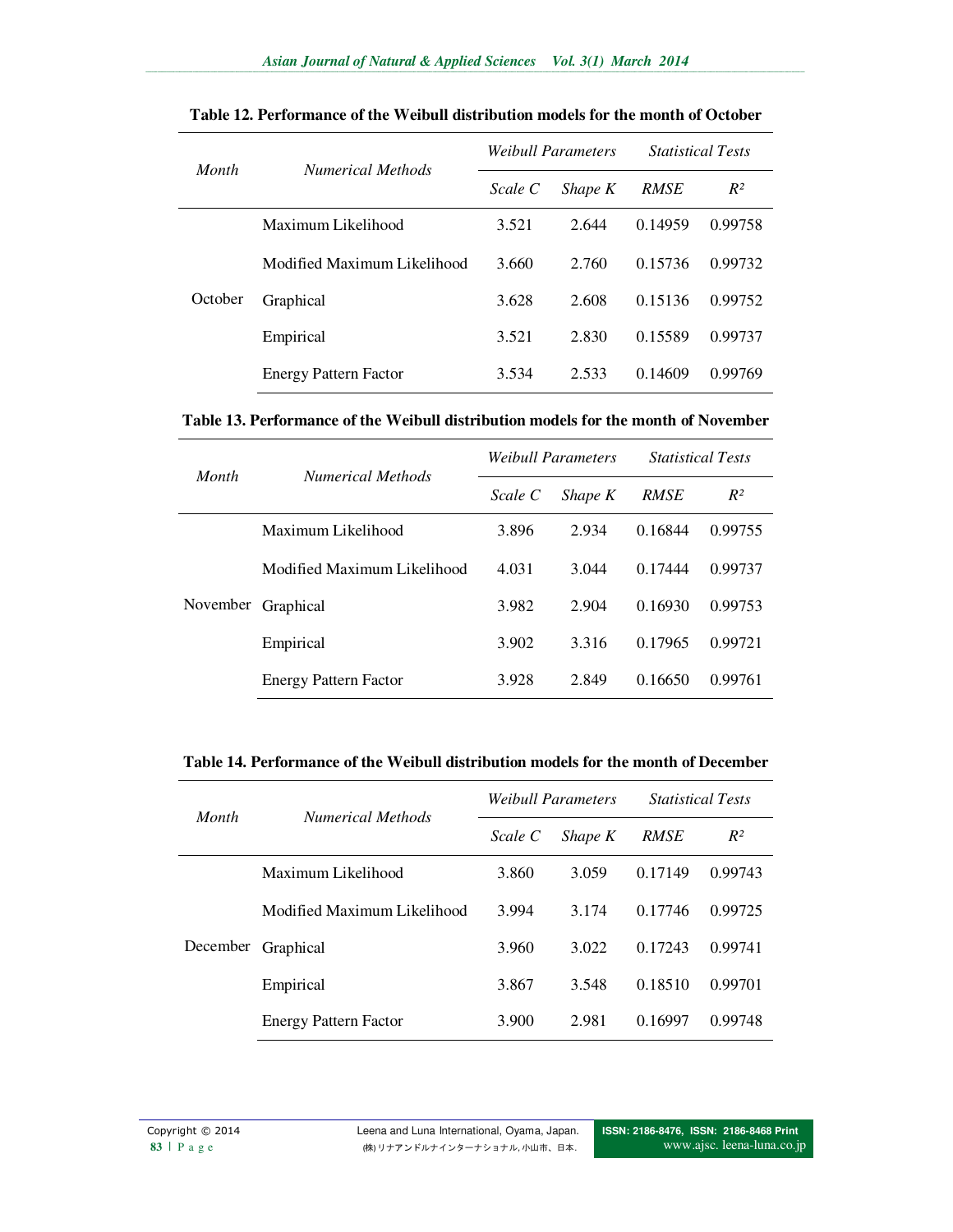| Month             | <b>Numerical Methods</b>     | Weibull Parameters |         | <i>Statistical Tests</i> |         |
|-------------------|------------------------------|--------------------|---------|--------------------------|---------|
|                   |                              | Scale C            | Shape K | RMSE                     | $R^2$   |
| Yearly<br>Average | Maximum Likelihood           | 4.070              | 2.843   | 0.16907                  | 0.99773 |
|                   | Modified Maximum Likelihood  | 4.207              | 2.949   | 0.17467                  | 0.99758 |
|                   | Graphical                    | 4.165              | 2.814   | 0.16988                  | 0.99771 |
|                   | Empirical                    | 4.070              | 3.126   | 0.17750                  | 0.99750 |
|                   | <b>Energy Pattern Factor</b> | 4.093              | 2.716   | 0.16548                  | 0.99782 |

**Table 15. Performance of the Weibull distribution models for the yearly average** 

**Table 16. Comparison between the wind speed standard deviation predicted by the methods and the measured data** 

| <b>Months</b>   | <b>MLE</b> | <b>MMLE</b> | <b>GM</b>  | EM       | <b>EPFM</b> |
|-----------------|------------|-------------|------------|----------|-------------|
| January         | $-12.10%$  | $-12.38%$   | $-15.27%$  | $0.00\%$ | $-15.89%$   |
| February        | $-11.44\%$ | $-11.69\%$  | $-14.85\%$ | $0.00\%$ | $-15.80\%$  |
| March           | $-11.24%$  | $-11.60%$   | $-13.62\%$ | 0.00%    | $-20.04%$   |
| April           | $-7.53\%$  | $-7.73\%$   | $-9.11\%$  | $0.00\%$ | $-11.68\%$  |
| May             | $-8.62%$   | $-8.85\%$   | $-10.66%$  | 0.00%    | $-12.96%$   |
| <i>June</i>     | $-5.89\%$  | $-6.09\%$   | $-9.88%$   | $0.00\%$ | $-10.52%$   |
| July            | $-5.24\%$  | $-5.39\%$   | $-8.90\%$  | $0.00\%$ | $-9.47\%$   |
| August          | $-2.84%$   | $-2.76%$    | $-7.50%$   | $0.00\%$ | $-9.30%$    |
| September       | $-1.60\%$  | $-1.38\%$   | $-7.21%$   | $0.00\%$ | $-9.69\%$   |
| <i>October</i>  | $-6.01%$   | $-6.17%$    | $-10.55%$  | 0.00%    | $-10.44%$   |
| <b>November</b> | $-10.81%$  | $-11.09%$   | $-14.26%$  | $0.00\%$ | $-14.56%$   |
| December        | $-13.21%$  | $-13.55\%$  | $-17.37%$  | $0.00\%$ | $-16.94%$   |
| Average         | $-8.44\%$  | $-8.66%$    | $-11.95%$  | $0.00\%$ | $-13.42%$   |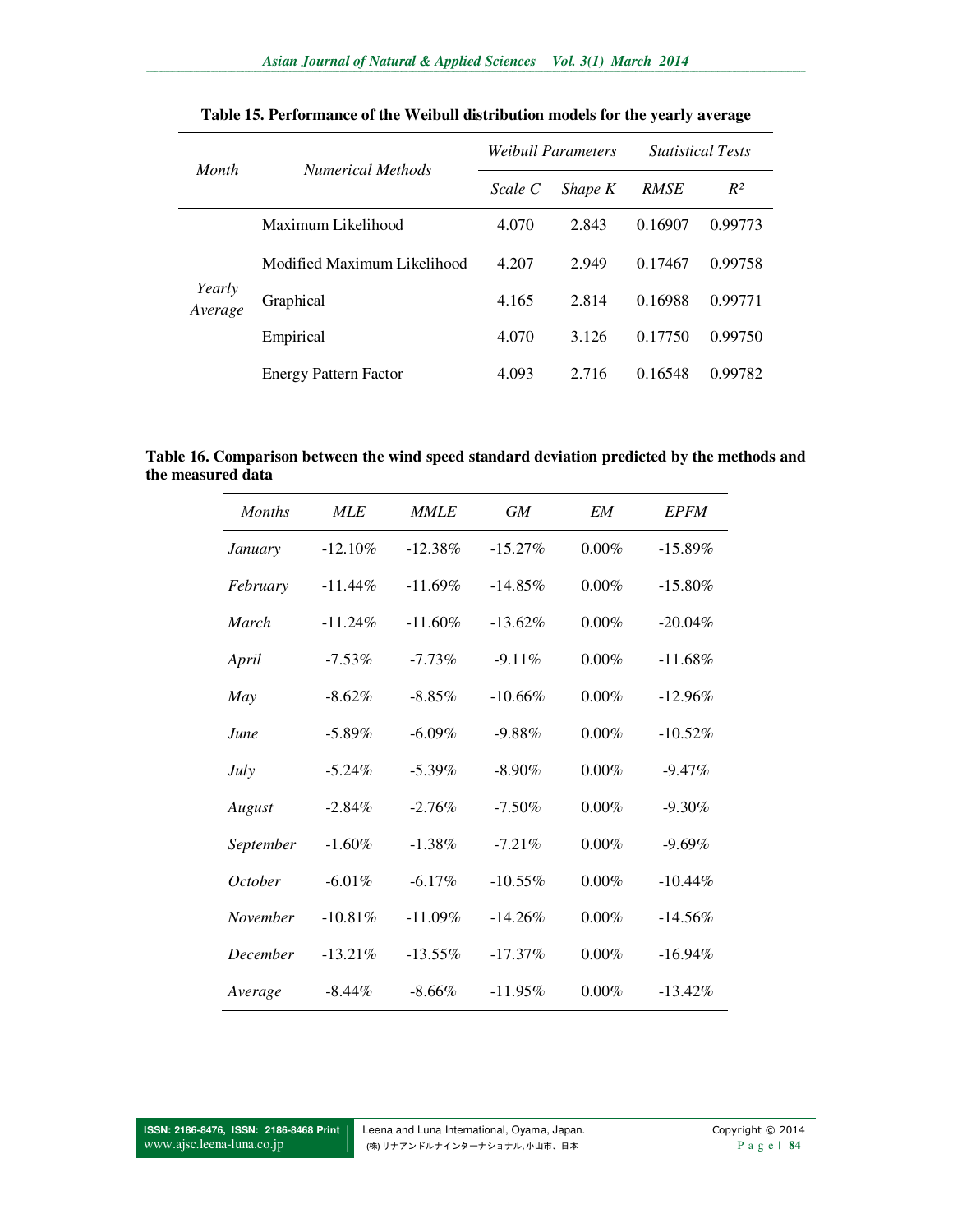## **DISCUSSIONS**

## **Performance of the Weibull Distribution Models**

The performance of the proposed five models was carried out based on the correlation coefficient  $\mathbb{R}^2$  and root mean square error (RMSE). Therefore, the best parameters estimation shall contain to the lowest value of RMSE and the highest value of R². The results established that the proposed five methods are effective in evaluating the parameters of the Weibull distribution for the available data. However, the most accurate models are the energy pattern factor method followed by the maximum likelihood method and the graphical method. The least precise models are the modified maximum likelihood method and the empirical method. Moreover, it is further observed that the values of RMSE, and R², have magnitudes very close to each other for all the numerical methods used for the data collected in the district of Kousseri, Cameroon.

### **Weibull Distribution Model Parameters**  $C$  **and**  $K$

The Weibull shape k parameter indicates the breadth of a distribution of wind speeds. Lower k values mean that winds tend to vary over a large range of speeds while higher k values correspond to wind speeds staying within a narrow range. Our study showed k values ranging from 2.02 to 4.04. Typical Weibull k valuefor most wind conditions ranges from 1.5 to 3 [18]. On the other hand the Weibull scale C parameter shows how "windy" a location is or, in other words, how high the annual mean speed is. Our analysis showed C values ranging from 3.521 to 4.798 for the mean wind speed in the district of Kousseri. These two Weibull parameters determine the wind speed for optimum performance of a WECS as well as the speed range over which it's expected to operate.The comparison between the wind speed standard deviation predicted by the models and the measured data showed a greater relative error of -13.42% on average for the energy Pattern Factor method while the smaller relative error was -8.44 using the maximum likelihood method.

## **CONCLUSION**

The aim of this work was to provide useful insights to engineers when selecting a method that gives more accurate estimation for the Weibull parameters in the district of Kousseri in order to reduce uncertainties related to the wind energy output calculation from any WECS.

The following main conclusions can be drawn from the present study:

- 1. Monthly and average yearly performances of the Weibull distribution for the five proposed models were carried out based on the correlation coefficient  $R<sup>2</sup>$  and root mean square error (RMSE);
- 2. The proposed five methods are effective in evaluating the parameters of the Weibull distribution for the available data since the values of RMSE, and  $R<sup>2</sup>$  have magnitudes very close to each other for the data collected in the district of Kousseri, Cameroon;
- 3. The comparison between the wind speed standard deviation predicted by the models and the measured data showed a smaller relative error using the maximum likelihood method than using the energy pattern factor method or the graphical method;
- 4. The comparison of the proposed methods established that the most accurate models are the energy pattern factor method followed by the maximum likelihood method and the graphical method. The least precise models are the modified maximum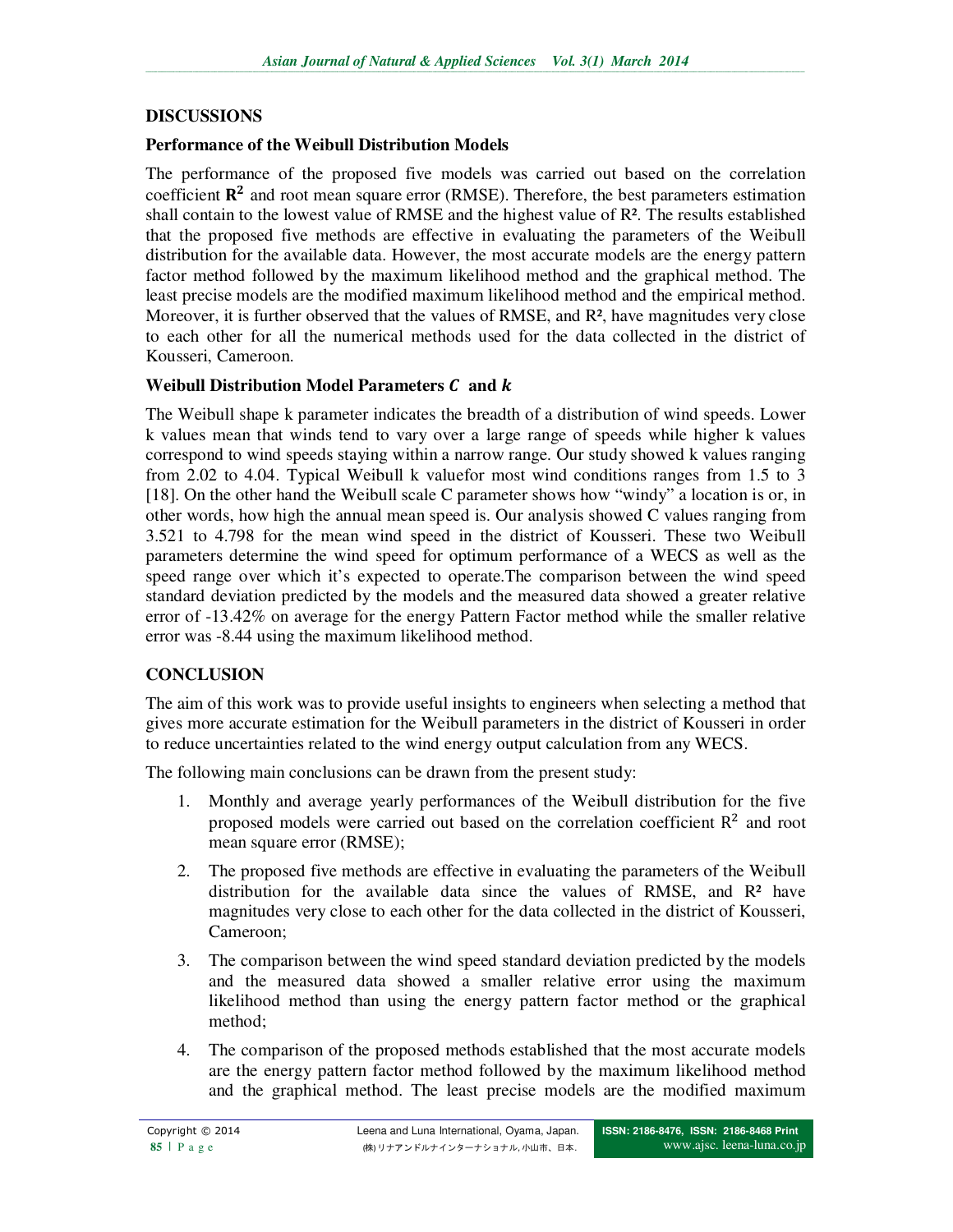likelihood method and the empirical method. The results therefore, strongly suggest that the energy pattern factor method and the maximum likelihood method may be more reliable in estimating Weibull shape and scale parameters for the district of Kousseri, However, extension of this study to other locations in the Northern region of Cameroon and over a similar study periods is required for a sound conclusion.

### **REFERENCES**

- [1] Justus, C. G., Hargraves, W. R., Amir, M. & Denise, G. (1977). "Methods for estimating speed frequency distributions." *Journal of applied meteorology, 17*.
- [2] Justus, C. G., Hargraves, W. R., and Yalcin. Al. (1976). "Nationwide assessment of potential output from wind-powered generators." *Journal of applied meteorology, 5*(7).
- [3] Lysen, E. H. (1983). "*Introduction to wind energy"*, Consultancy Services Wind Energy Developing Countries. CWO 82 May 1, 1983 (2<sup>nd</sup> edition).
- [4] Mukund, R. P. (1942). *Wind and Solar Power Systems*. Boca Raton, Florida: CRC Press.
- [5] Kidmo, D. K., Djongyang, N., Doka, S. Y. & Danwé, R. (2014). "Assessment of wind energy potential for small scale water pumping systems in the north region of Cameroon." *International Journal of Basic and Applied Sciences, 3*(1), 38-46.
- [6] Costa Rocha, P. A., Coelho de Sousa, R., Freitas de Andrade, C. & Vieira da Silva, M. (2012). "Comparison of seven numerical methods for determining Weibull parameters for wind energy generation in the northeast region of Brazil." *Applied Energy, 89*(2012) 395–400.
- [7] Conradsen, K. & Nielsen, L. B. (1984). "Review of Weibull statistics for estimation of wind speed distributions." *American meteorological society, 23*(August), 1173-1183.
- [8] Deligiorgi, D., Kolokotsa, D., Papakostas, T. & Mantou, E. (2007). "Analysis of the Wind Field at the Broader Area of Chania, Crete." *Proc. of the 3rd IASME/WSEAS Int. Conf. on Energy, Environment, Ecosystems and Sustainable Development*, Agios Nikolaos, Greece, July 24-26, 2007.
- [9] Salahaddin, A. A. (2013). "Comparative study of four methods for estimating Weibull parameters for Halabja, Iraq." *International Journal of Physical Sciences, 8*(5), 186- 192.
- [10] Ajayi, O. O., Fagbenle, R. O. & Katende, J. (2011). "Assessment of Wind Power Potential and Wind Electricity Generation Using WECS of Two Sites in South West, Nigeria." *International Journal of energy science, IJES, 1*(2), 78-92.
- [11] Stevens, M. J. & Smulders, P. T. (1979). "The estimation of parameters of the Weibull wind speed distribution for wind energy utilization purposes." *Wind Eng., 3*(2), 132- 145.
- [12] Jamil, M. (1994). "Wind Power Statistics and Evaluation of Wind Energy Density", *Wind Engineering, 18*, 227-240.
- [13] Manwell, J. F., McGowan, J. G. & Rogers, A. L. (2002). "*Wind energy explained: Theory, design and application."* Chichester, West Sussex: John Wiley and Sons Ltd.